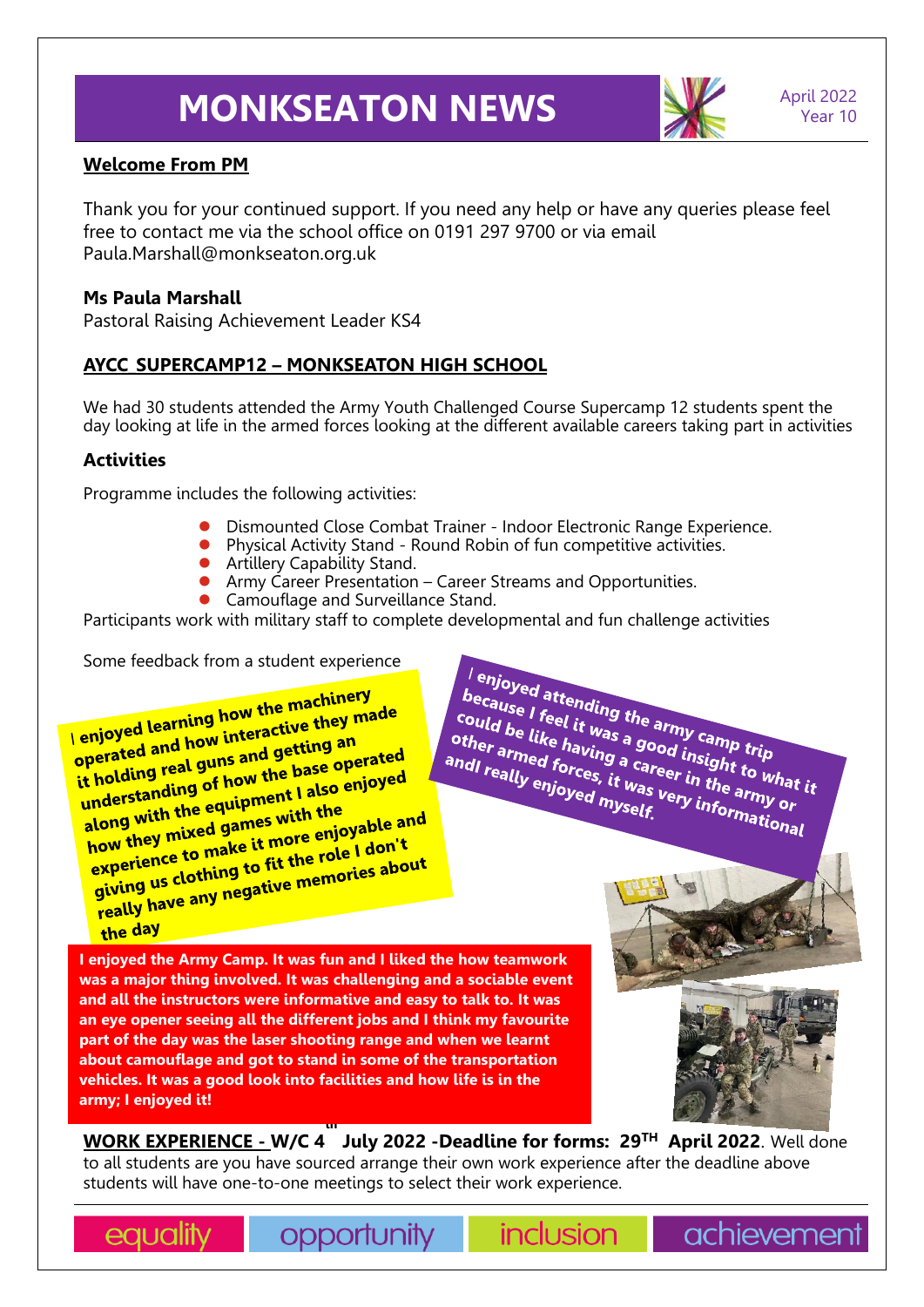### **Year 10 Subject Award Winners:**



**Tutors stars of term star 10MH -** Daniel Dunham **10 MM -** Layla Burnip **10 SHL -** Rachael Young **10ST/PT -** Kyle Griffiths

#### **Well Done to our subject stars last half term!**

- Art Amey Eden
- Biology Christie Hayes
- Business Ella Darlington
- Chemistry Jess Barratt
- Computer Science Fabien Barrioz
- English Moth Reith
- French Jamie Opstad Spowart
- Geography Amey Eden
- History Eve Stonley
- Health and Social Care Olivia Stringfellow
- Hospitality Ellie Green
- DT Sam Hails
- ICT –Thomas Wallbank
- Maths Moth Reith
- Music-Jacob McKeating
- P.E. Phoebe Dixon
- Performing Arts- Alistair Edwards
- Physics Storm Matthison
- Spanish Elle McManus

#### **Homework Club:**

Students will be able to use computers with staff guidance every afternoon in ILA 230 from 3.15 to 4 pm. This is a great opportunity to get homework completed with support.

*inclusion* 

achievement

#### **Year 10 will be studying the following topics in the next half term:**

opportunity

#### **Maths Foundation:**

equality

• Compound Measures Plans & Elevations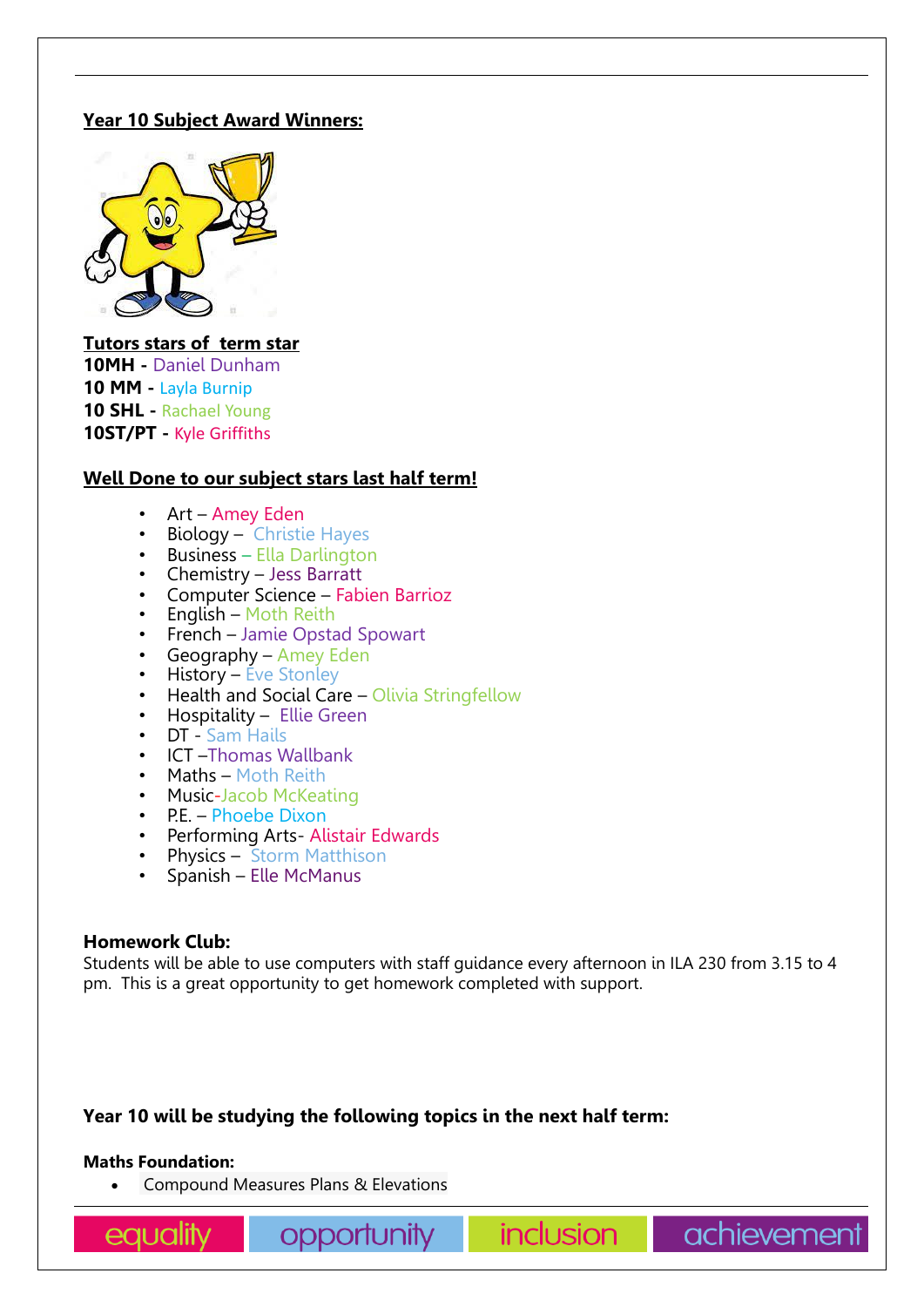- Loci & Constructions Bearings
- Expanding & Factorising Fractions

# **Maths Higher:**

- Probability
- Compound measures
- Similarity & Congruence
- Repeated proportional change

## **English:**

- Language Paper 2:
- Literature: An Inspector Calls

## **Business:**

• People and Finance

**Biology:** Genetics

**Chemistry** - Fuels and atmosphere then acids and alkalis

**Physics** - Radioactivity

# **Computer Science**

Networking protocols

• Python Programming

# **iMedia**

• Completing the R082 Digital Graphics coursework

# **History**

- Completing the examination unit on Germany 1918-1939
- Beginning the examination unit on Superpower Relations and the Cold War c.1943 1991

# **Geography**

- Coastal landscapes
- River landscapes
- Practicing map skills

# **Music:**

- Soul Music Students will be producing their own version of 'Dancing in the Street'
- EDM Students will be creating a piece of Electronic Dance Music using music software

# **Performing Arts:**

• Musical Theatre - Students will devise their own piece of musical theatre, sing, and learn to tap dance

# **Hospitality**

- Unit 1 looking at how the hospitality and catering industry operates; types of establishments, service, job roles and working conditions.
- Unit 2 continuing to practice and develop practical skills whilst considering cooking methods, ingredients and dietary needs.

# **Health and Social care**

• Factors influencing life events

# **MFL:**

• Theme 1/Topic 2: Technology in everyday life • Social media • Mobile technology

opportunity

# **DT:**

- Completing theory content for their first R105 examination on design briefs, specifications and user needs in June this year.
- Students will start the R106 Mandatory Research unit this provides students with the underpinning knowledge and understanding of how commercial production methods, quality and legislation impact on the design of products and components.

*inclusion* 

achievement